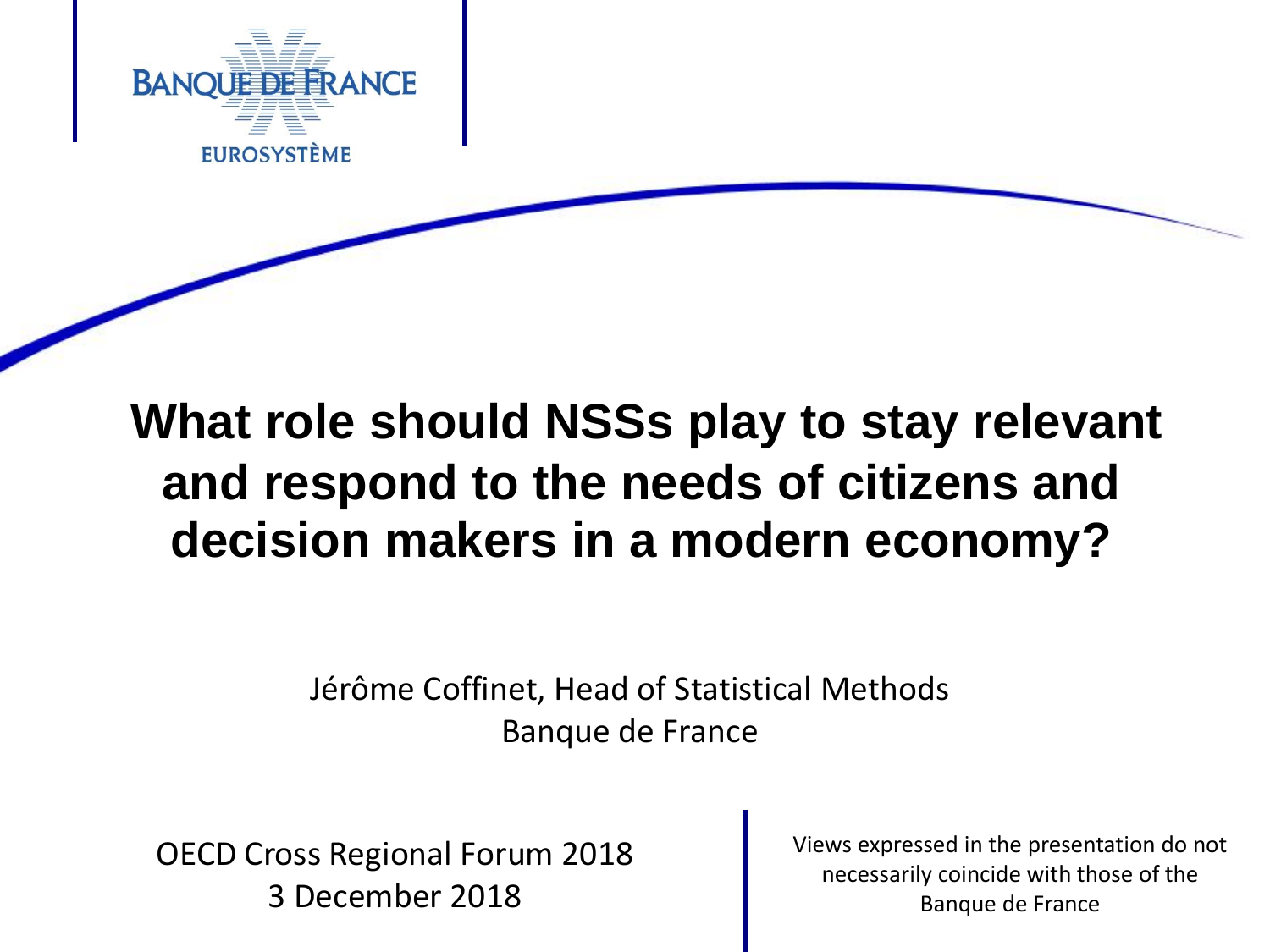### **Outline**

- **Official statistics were and remain key to many stakeholders**
- **The statistical world has changed: more information, more difficulties, more opportunities**
- **NSS should take the opportunity to adapt to the new environment, using adapted tools, and remain cautious about the limitation of unstructured data**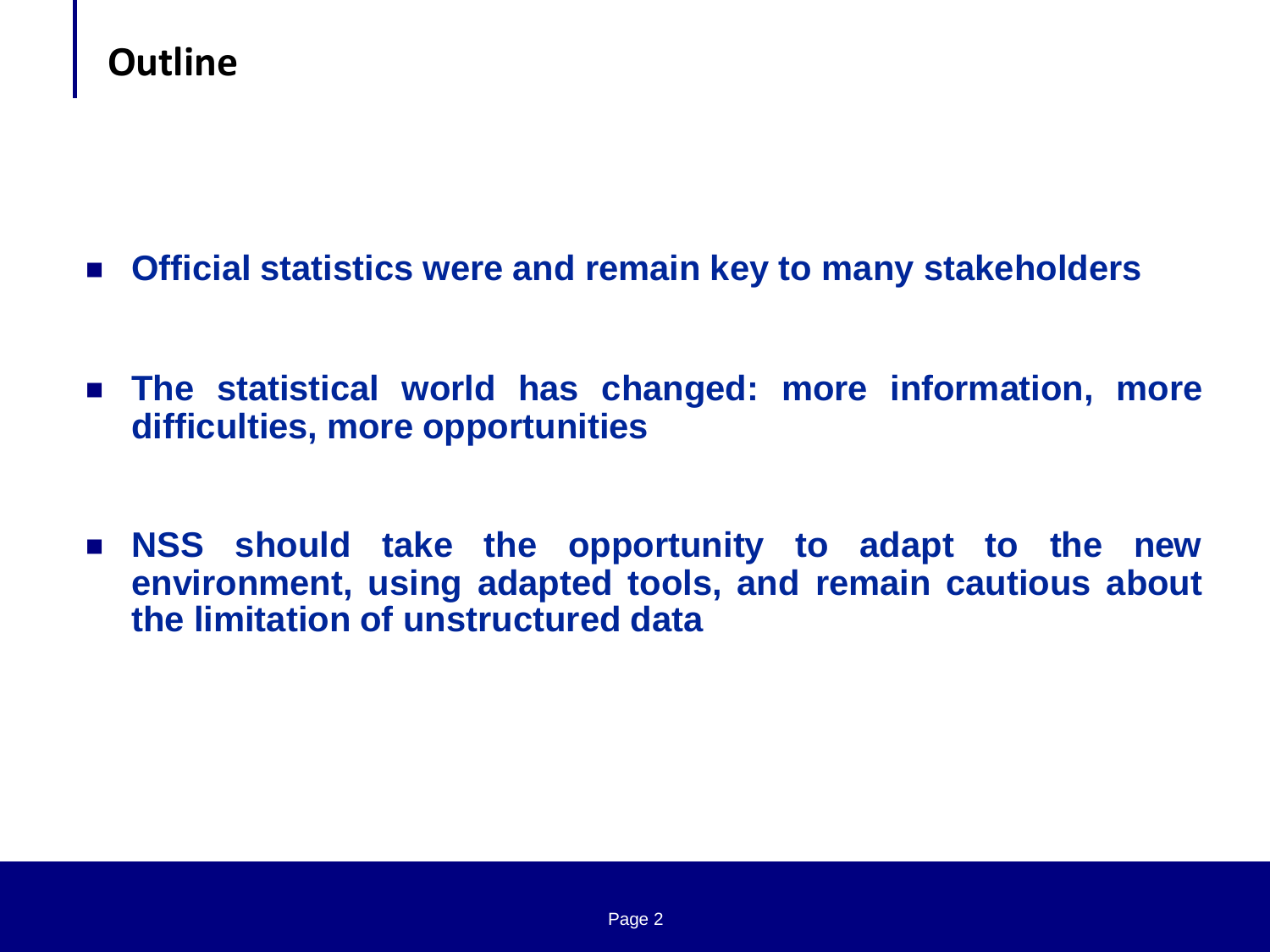### **Official statistics were and remain key to many stakeholders (1/2)**

- **Official statistics are a democratic issue, since they allow the evaluation of public policies** The Financial Crisis and Information Gaps
	- Consider the needs of users
	- Data quality is warranted
	- Filling in data gaps (cf. G20 IMS FSB Data gaps initiatives)

#### **Stakeholders include:**

- Policy makers…
- But also journalists, students, researchers, the general public and other data producers

#### **ESS quality declaration (2016) aims to demonstrate the comparative advantage of European official statistics**

- Independence
- Transparency
- State-of-the-art methodology
- Declaration as it is a strong commitment of all ESS members
- Cf. peer review of European statistics (2014, 2015)



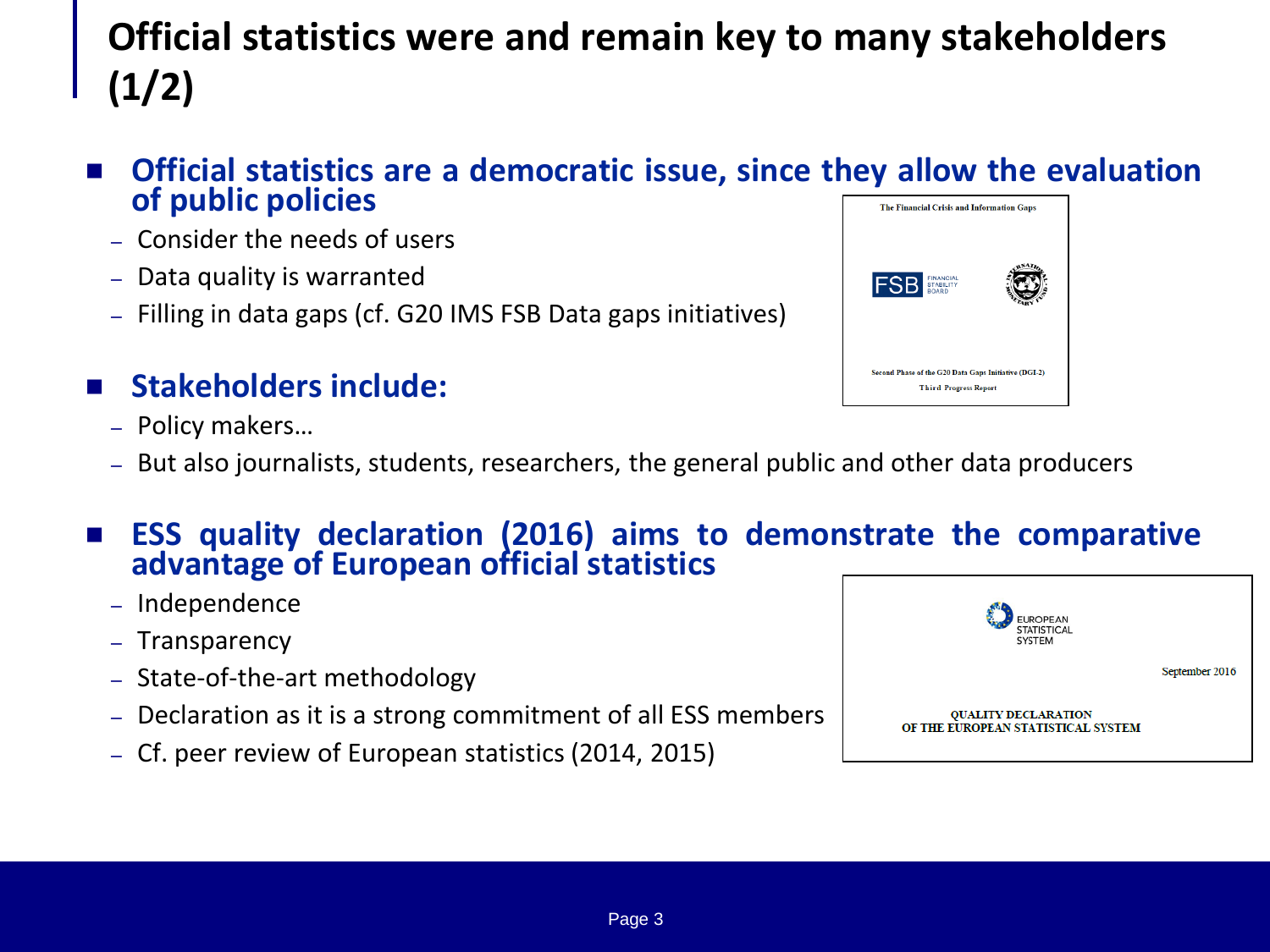## **Official statistics were and remain key to many stakeholders (2/2)**

#### **Some initiatives aim at quantifying the value of official statistics**

- Reasons: budgetary constraints, the challenge of large data, increased demand for statistics and higher competition
- Recommendations include: a generalization of the client approach, leveraging on their comparative advantages, improved innovation, strategic partnerships, increased visibility, data sharing and pedagogy

#### **Central banks are especially concerned:**

- Wide range of statistics (Monetary and financial statistics, Balance of payments, Business climate and economic forecasts, Payment systems and oversight of financial systems, Supervisory and financial markets statistics, Household and corporate finance, etc.)
- Produced with and for many stakeholders (European System of Central Banks, Committee on Monetary, Financial and Balance of Payments Statistics, etc.)





– In a competitive market with a strong commitment to the public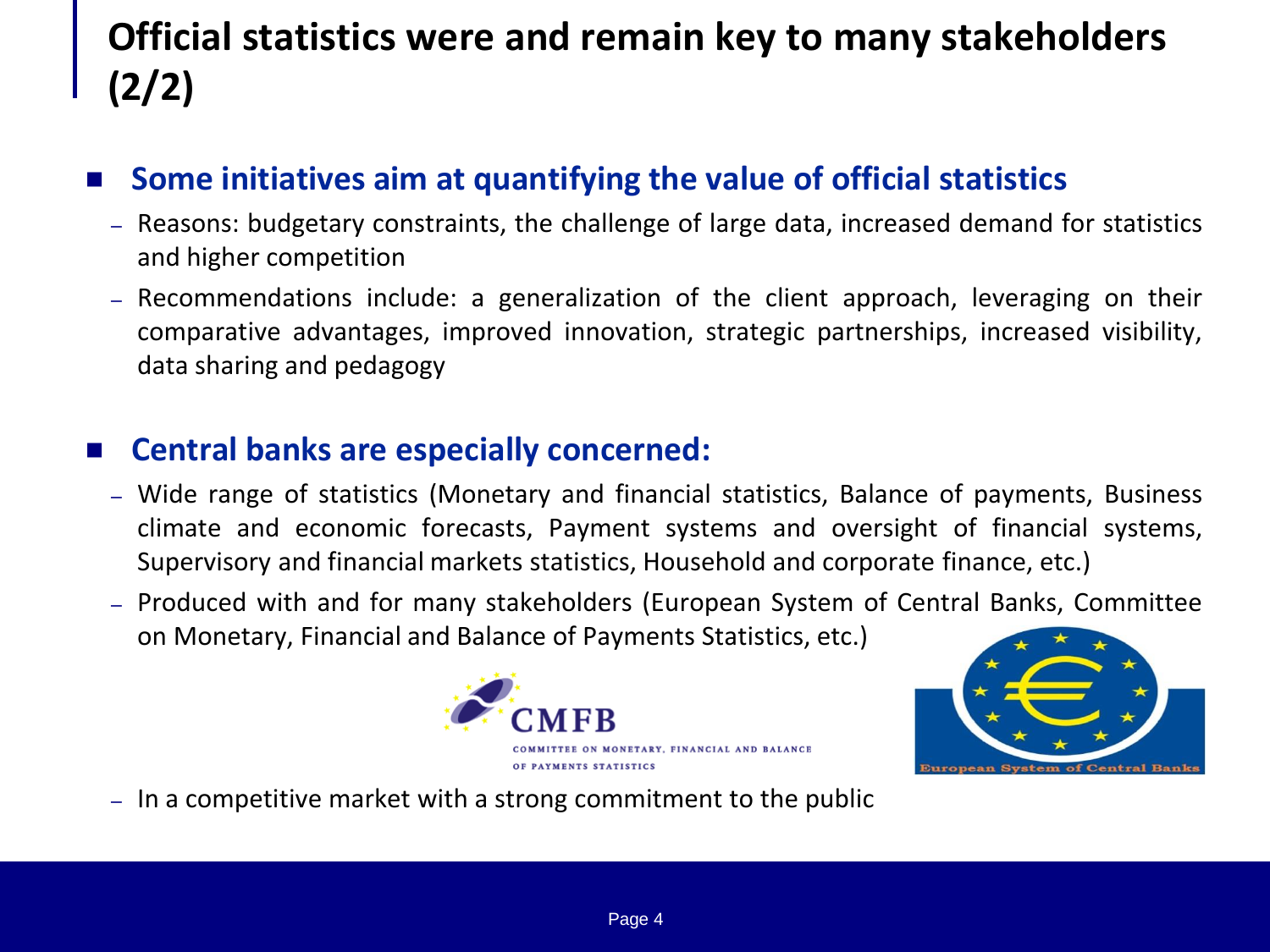### **The statistical world has changed: more information, more difficulties, more opportunities (1/3)**

#### **Our statistical world has changed**

- Every single second, 30 terabytes of information are exchanged
- Economic agents are globally interlinked; the digital revolution allows them to take decisions, act and counteract instantaneously
- Institutions cannot prevent the risks stemming from networks and interconnected agents through some low-frequency aggregate figures computed independently from each other

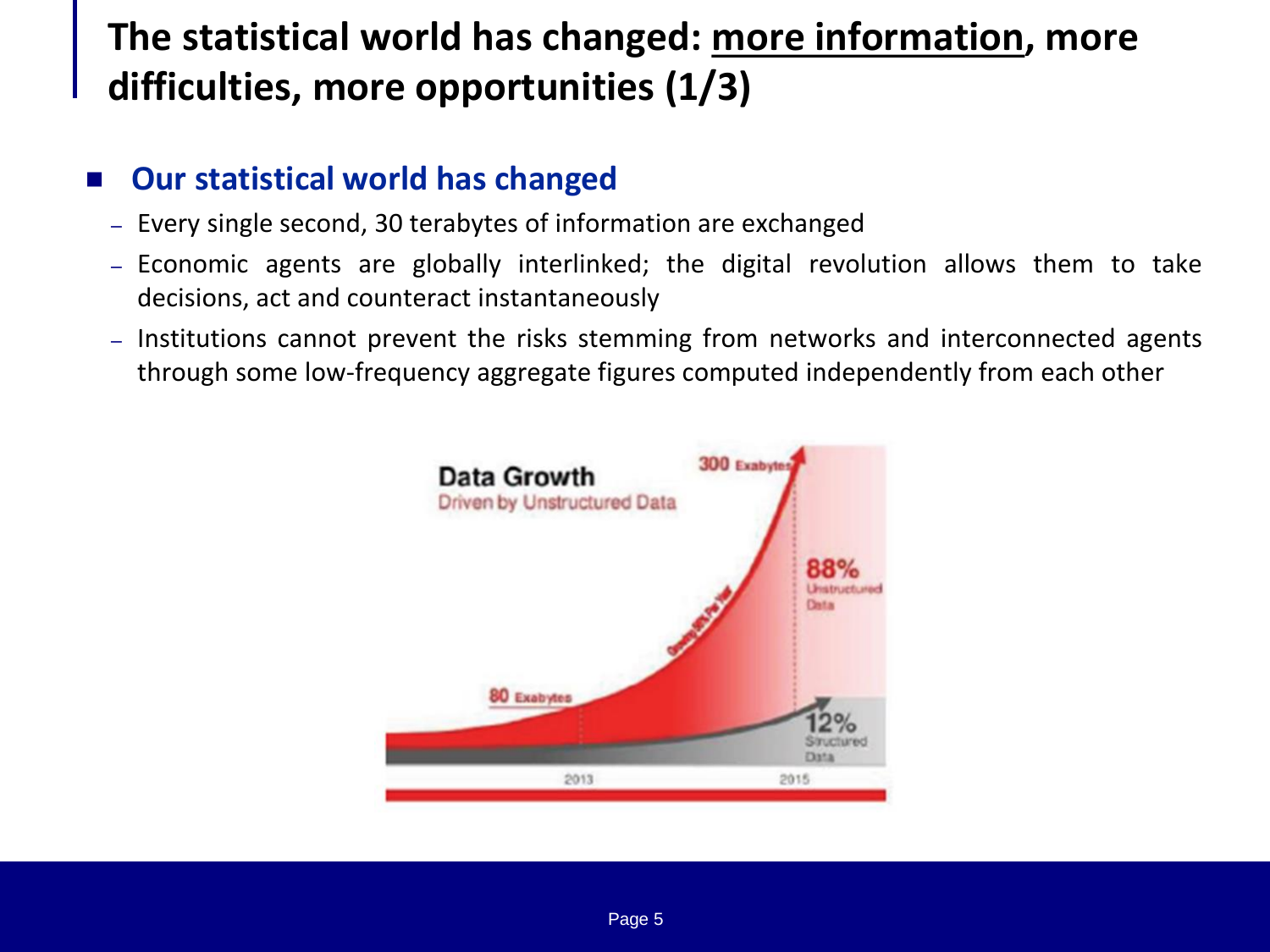### **The statistical world has changed: more information, more difficulties, more opportunities (2/3)**

#### **A general approach to Big Data and data science**

- The use of large databases is difficult: storage, data snooping, relevance of Euclidean distance for large dimensions, granularity of samples, interpretability of results, etc.
- Preferred methods include: regularization methods (Lasso), Bayesian approaches, the use of dynamic or static factors, clustering and classification methods (k-means, close neighbors)
- These methods can introduce nonlinearities. To remedy this simply: the use of visualization methods, a measure adapted to large dimensions, intrinsic measures of dimensionality (Taken's theorem), and methods for evaluating the correct time interval

#### **Social indicators based on big data nevertheless suffer from certain limits:**

- No sampling strategy, only sectoral representativeness in most cases
- Questionable quality and relative heterogeneity
- Web data present significant limits in term of quality (such as outliers, structural breaks or seasonal patterns) and transparency
- Official data should always be preferred over first estimates based on those data, which provide only provisional data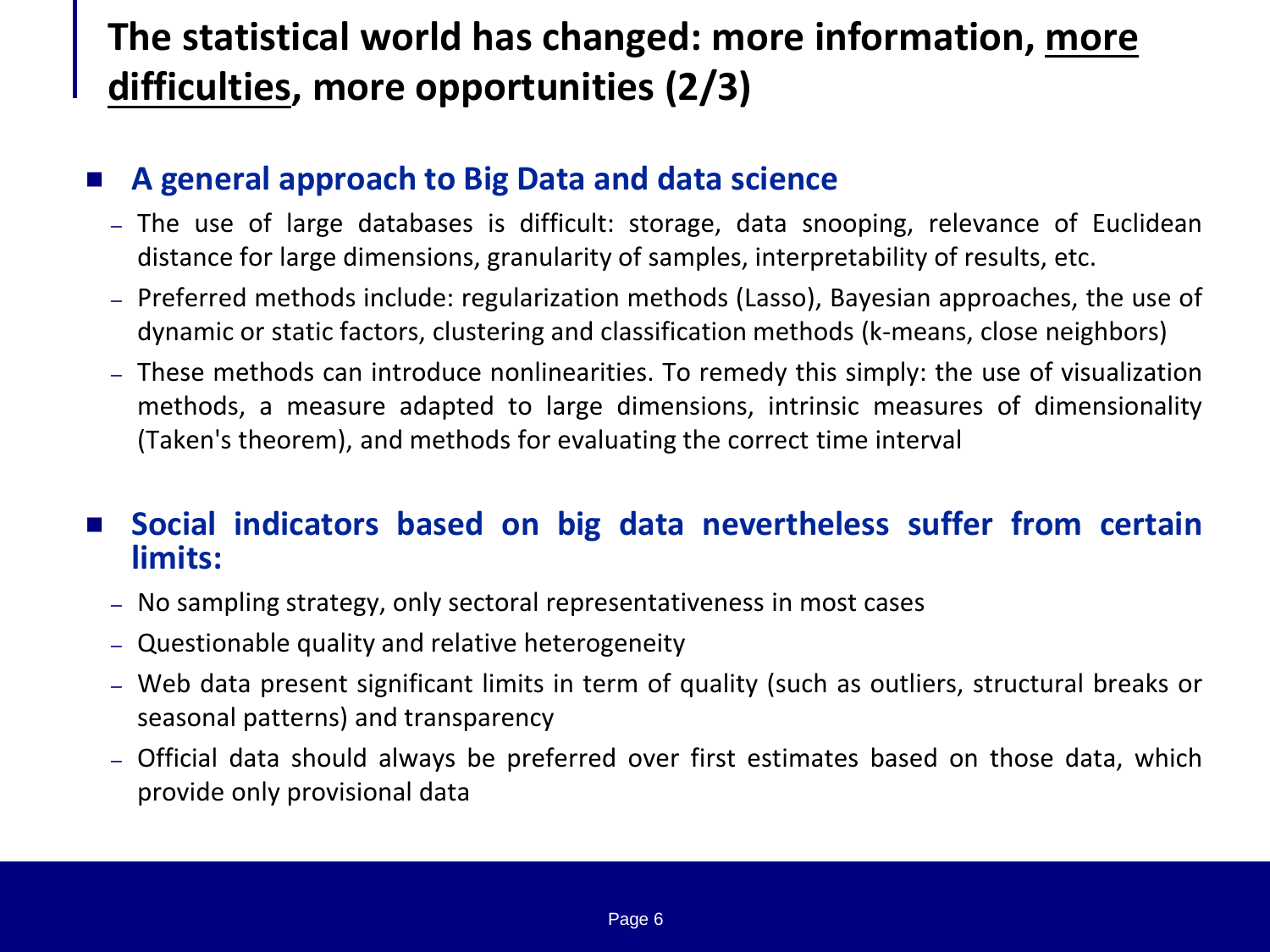### **The statistical world has changed: more information, more difficulties, more opportunities (3/3)**

#### **Innovative methods are used by the Banque de France:**

– Web scraping techniques

|                                                                                                                                                                                                                                                                                                                                                                                    |                                                                                        |                                               |                          |  |                             |         |                      |  |                                                          | <b>SAVING AVIS LANGERY</b> |          |
|------------------------------------------------------------------------------------------------------------------------------------------------------------------------------------------------------------------------------------------------------------------------------------------------------------------------------------------------------------------------------------|----------------------------------------------------------------------------------------|-----------------------------------------------|--------------------------|--|-----------------------------|---------|----------------------|--|----------------------------------------------------------|----------------------------|----------|
|                                                                                                                                                                                                                                                                                                                                                                                    |                                                                                        |                                               |                          |  |                             |         |                      |  | Intérêts et produits assimilés                           | 41 381                     | 38 707   |
|                                                                                                                                                                                                                                                                                                                                                                                    |                                                                                        |                                               |                          |  |                             |         |                      |  | Intérêts et charges assimilées                           | (18828)                    | (1838)   |
| <b>ENTS CHAMBER CANALISES AN AS REFERED MADE</b><br>Complete ribados de l'esprito 2007                                                                                                                                                                                                                                                                                             |                                                                                        |                                               |                          |  |                             |         |                      |  | Commissions (produits)                                   | 13335                      | 12 661   |
|                                                                                                                                                                                                                                                                                                                                                                                    |                                                                                        |                                               |                          |  |                             |         |                      |  | Commissions (charges)                                    | (5720)                     | (5, 273) |
| janifalt francisco considér du limpa BHF Patha contamination au titre des deux excelses (1934-2354, Contaminant à l'article 300 de l'années)<br>a: figlienant aurquian Programa: (tigliamani 8) (836/2020), il ant pridmal qua l'arantisa 235.5 am comunicida dans la Donumant da reflexera depend<br>work de thuis the dank and a frances in a man 2015 tous to numera (12) 4507. |                                                                                        |                                               |                          |  | GHERN                       |         |                      |  | Gains nets sur instruments financiers à la valeur de     | 6054                       | 4 6 3 1  |
|                                                                                                                                                                                                                                                                                                                                                                                    |                                                                                        |                                               |                          |  | recogni<br>$\alpha$ $\beta$ |         |                      |  | Gains nets sur actifs financiers disponibles à la vent   | 1485                       | 1969     |
|                                                                                                                                                                                                                                                                                                                                                                                    |                                                                                        |                                               |                          |  |                             |         | $M_{1}$ ning         |  | Produits des autres activités                            | 38 28 9                    | 35 760   |
| 4.1 Compte de résultat de l'exercice 2015                                                                                                                                                                                                                                                                                                                                          |                                                                                        |                                               |                          |  |                             |         |                      |  | Charges des autres activités                             | (33 058)                   | (30899)  |
|                                                                                                                                                                                                                                                                                                                                                                                    |                                                                                        |                                               |                          |  |                             | Science |                      |  | PRODUIT NET BANCAIRE                                     | 42938                      | 39 168   |
| ____<br><b>Contact De La</b><br><b>Legislator</b>                                                                                                                                                                                                                                                                                                                                  |                                                                                        |                                               |                          |  |                             |         |                      |  | Frais de personnel                                       | (16061)                    | (14801)  |
| hangs at project supporter<br><b>Holtz at tharge entrolder</b>                                                                                                                                                                                                                                                                                                                     |                                                                                        | 436<br>38<br>ce son<br>3a                     | <b>B</b> WF<br>(39.188). |  |                             |         |                      |  |                                                          |                            |          |
| <b>Constrators produtes</b>                                                                                                                                                                                                                                                                                                                                                        |                                                                                        | 3115<br><b>NR</b>                             | 12,003                   |  |                             |         |                      |  | Autres charges générales d'exploitation                  | (11539)                    | (10157)  |
| connection photos                                                                                                                                                                                                                                                                                                                                                                  |                                                                                        | 6.790<br>m                                    | 6.170                    |  |                             |         |                      |  |                                                          |                            |          |
|                                                                                                                                                                                                                                                                                                                                                                                    | Gallerinate sur instruments financiales à la nature de marchal par résultat            | <b>b</b><br>sou                               | 4.932                    |  |                             |         |                      |  | Dotations aux amortissements et aux dépréciations        | (1.654)                    | (1 566)  |
| net drainers are rested the marchet<br>Police das Artes Alfreda                                                                                                                                                                                                                                                                                                                    | Selected for a selected material materials choose and the personal                     | 34<br>148<br>10.100<br>$\mathbf{a}$           | 1999<br>8.86             |  |                             |         | <b><i>DTocum</i></b> |  | RÉSULTAT BRUT D'EXPLOITATION                             | 13 684                     | 12 644   |
| <b>Charges das antine antietie</b>                                                                                                                                                                                                                                                                                                                                                 |                                                                                        | pams.<br>n.                                   | (6.68)                   |  |                             |         |                      |  |                                                          |                            |          |
| <b><i>PRODUCED FOR DISCUSSION</i></b>                                                                                                                                                                                                                                                                                                                                              |                                                                                        | ests.                                         | 20,000                   |  |                             |         |                      |  | Coût du risque                                           | (3797)                     | (3705)   |
| <b><i><u>Incide promotion</u></i></b><br>Arthur charges généralen d'exploiteiten                                                                                                                                                                                                                                                                                                   |                                                                                        | 24<br>00.001<br>(10 TH)                       | (54.800).<br>(89.55%)    |  |                             |         |                      |  | Coûts relatifs à l'accord global avec les autorités des. | (100)                      | (6000)   |
| огранице получные<br><b>STRUCKT BRATIFIER AT COMPANY REA</b>                                                                                                                                                                                                                                                                                                                       | bracket an anothermatic diamidanticalors distinguishes                                 | 18<br>$0$ times<br>10,000                     | $-0.5881$<br>12,000      |  |                             |         |                      |  | <b>RÉSULTAT D'EXPLOITATION</b>                           | 9 7 8 7                    | 2939     |
| Cell de rivare                                                                                                                                                                                                                                                                                                                                                                     |                                                                                        | 0.851<br>M                                    | (5, 906).                |  |                             |         |                      |  |                                                          |                            |          |
| cam rest) interest policient as sential de Euro and                                                                                                                                                                                                                                                                                                                                |                                                                                        | can-<br>$\sim$                                | (6.008)                  |  |                             |         |                      |  | Quote-part du résultat net des sociétés mises en éq.,    | 589                        | 407      |
| <b>Grecial o'Diructiones</b>                                                                                                                                                                                                                                                                                                                                                       |                                                                                        | 9.80                                          | 133                      |  |                             |         |                      |  |                                                          |                            |          |
| Conterpret de résultative des sotéals mises en épinsieres                                                                                                                                                                                                                                                                                                                          |                                                                                        | $n =$<br>$\overline{\phantom{a}}$<br>$\cdots$ | $\overline{a}$<br>wa     |  |                             |         |                      |  | Gains nets sur autres actifs in mobilisés                | 996                        | 155      |
| Gallerielt for active adds revolution-<br><b>Early Catalogue</b>                                                                                                                                                                                                                                                                                                                   |                                                                                        | 58<br>ditto:                                  | 19621                    |  |                             |         |                      |  |                                                          |                            |          |
| should can't with                                                                                                                                                                                                                                                                                                                                                                  |                                                                                        | <b>MAN</b>                                    | 1.84                     |  |                             |         |                      |  | Écarts d'acquisition                                     | (993)                      | (351)    |
| <b>Profit out an benefited</b>                                                                                                                                                                                                                                                                                                                                                     |                                                                                        | 0.3901<br>$33 -$                              | <b>GBB.</b>              |  |                             |         |                      |  |                                                          |                            |          |
| aboutet act                                                                                                                                                                                                                                                                                                                                                                        |                                                                                        | 7.998                                         | SKY.                     |  |                             |         |                      |  | RÉSULTAT AVANT IMPÔT                                     | 10 3 7 9                   | 3 1 5 0  |
| <b>GELTINGS FRUTHER</b><br><b>REGISTER WAS ARRESTED ON DURING</b>                                                                                                                                                                                                                                                                                                                  |                                                                                        | 1.00                                          | $^{**}$<br>B             |  |                             |         |                      |  |                                                          |                            |          |
| lease py sche.                                                                                                                                                                                                                                                                                                                                                                     |                                                                                        | 534<br>61.                                    | ditch <sup>2</sup>       |  |                             |         |                      |  | Impôt sur les bénéfices                                  | (3335)                     | (2.643)  |
| <b>Bound drad our artists</b>                                                                                                                                                                                                                                                                                                                                                      |                                                                                        | 5.25<br>n <sub>n</sub>                        | em.                      |  |                             |         |                      |  | <b>RÉSULTAT NET</b>                                      | 7044                       |          |
|                                                                                                                                                                                                                                                                                                                                                                                    | (b) investor retrollingum application distint appellation (PRI) 26 (d) outso lie at 25 |                                               |                          |  |                             |         |                      |  |                                                          |                            | 507      |
|                                                                                                                                                                                                                                                                                                                                                                                    |                                                                                        |                                               |                          |  |                             |         |                      |  | dont intérêts minoritaires                               | 350                        | 350      |
|                                                                                                                                                                                                                                                                                                                                                                                    |                                                                                        |                                               |                          |  |                             |         |                      |  | RÉSULTAT NET, PART DU GROUPE                             | 6 694                      | 157      |
|                                                                                                                                                                                                                                                                                                                                                                                    |                                                                                        |                                               |                          |  |                             |         |                      |  | Résultat par action                                      | 5,14                       | (0,07)   |
|                                                                                                                                                                                                                                                                                                                                                                                    | Environment des références et imposed (Processin annoncé 2006). A 197 Métrices         |                                               |                          |  |                             |         |                      |  | Résultat dilué par action                                | 5.13                       | (0.07)   |
|                                                                                                                                                                                                                                                                                                                                                                                    |                                                                                        |                                               |                          |  |                             |         |                      |  |                                                          |                            |          |

– The incorporation of new indicators such as Google Trends into econometric models



- Advanced machine learning techniques in the field of macroeconomic forecasting
- Developed nowcasting techniques (providing estimates of official statistics even before they are published) making it possible to take economic policy decisions in real time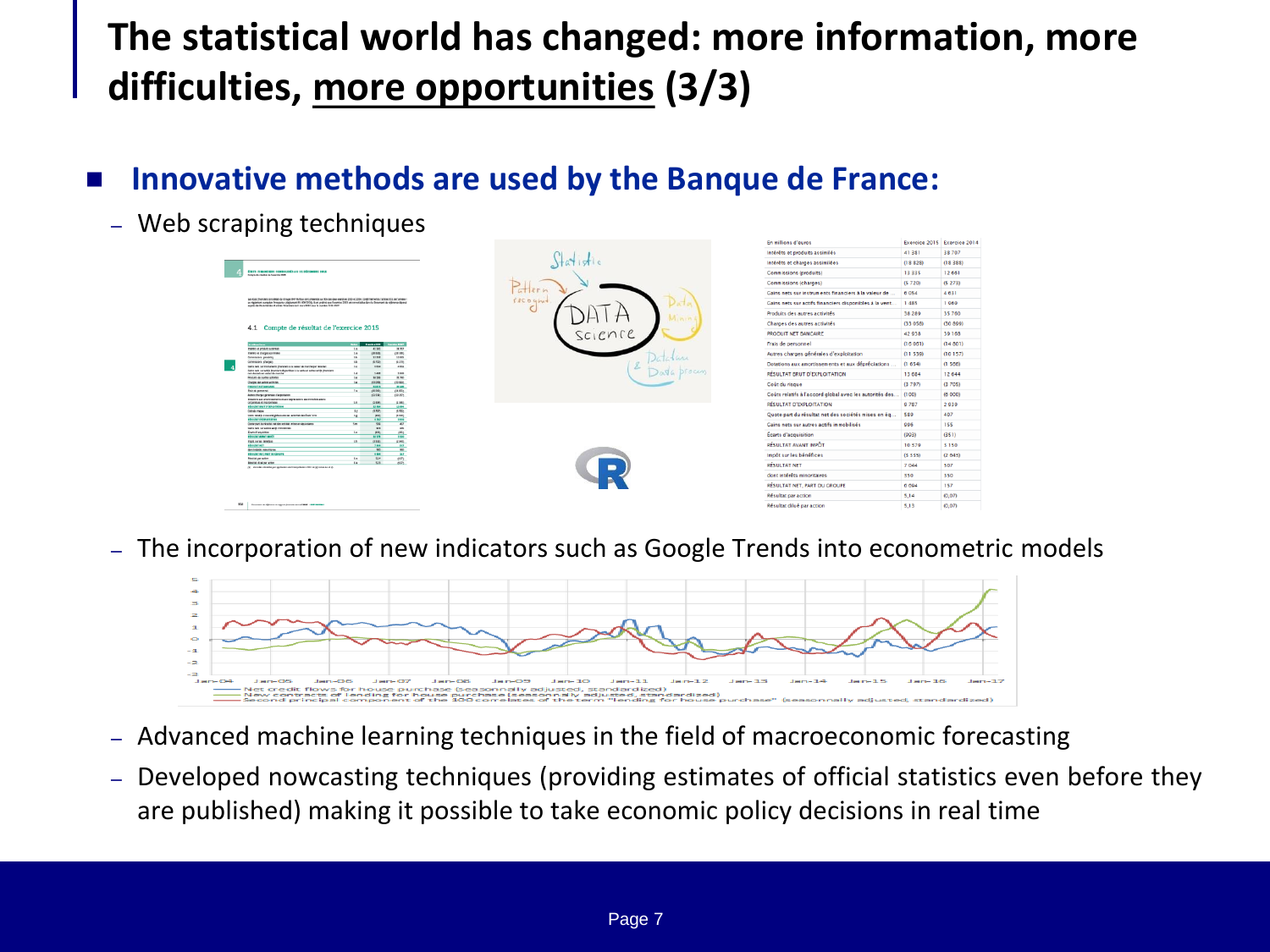### **NSS should take the opportunity to adapt to the new environment (1/5): data as an opportunity**

- **Big data and data science are not a threat to public statistics, but an opportunity**
	- Better allocation of resources
	- Limit the costs for data production, storage and release, restraining investment in IT infrastructures
	- Relying on networks and decentralized information transmission channels
	- Support new communities: the case for the R-Data Science community inside the Banque de France and "Le Lab"





– Statistical techniques also authorize public authorities to handle and exchange information while respecting confidentiality issues. Indeed, the protection of personal data must be considered as a major issue, especially regarding the implementation of the European regulation (GDPR).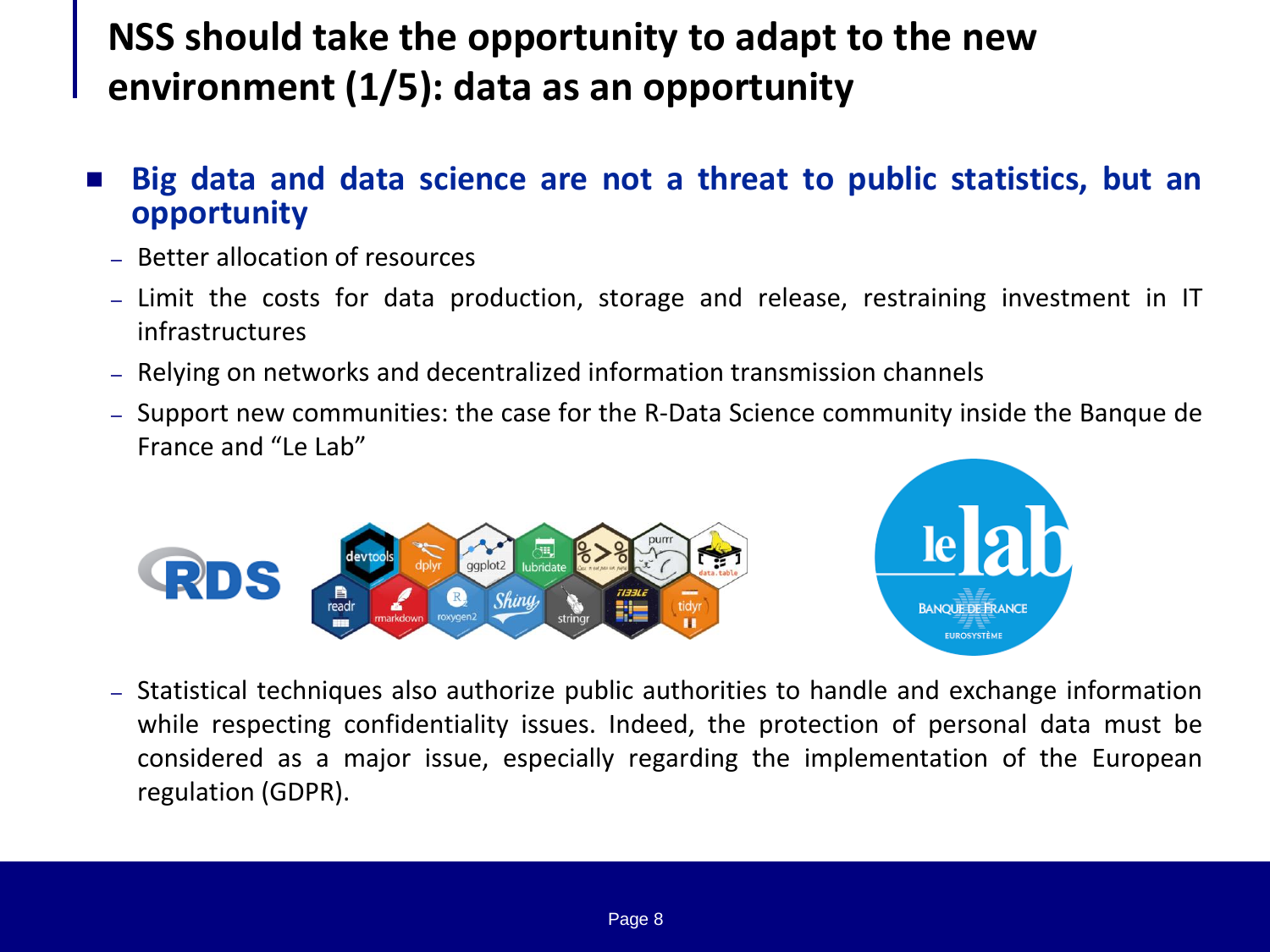### **NSS should take the opportunity to adapt to the new environment (2/5): enhanced visualization**

- **Visualization tools allow for more narrative-based communication without compromising vendor neutrality.**
	- The clarity of titles and metadata is key, as is the hierarchy of information, especially for non-experts
	- Data visualization must be integrated into the data management infrastructure, allow for future adjustments, and be the subject of constant long-term communication

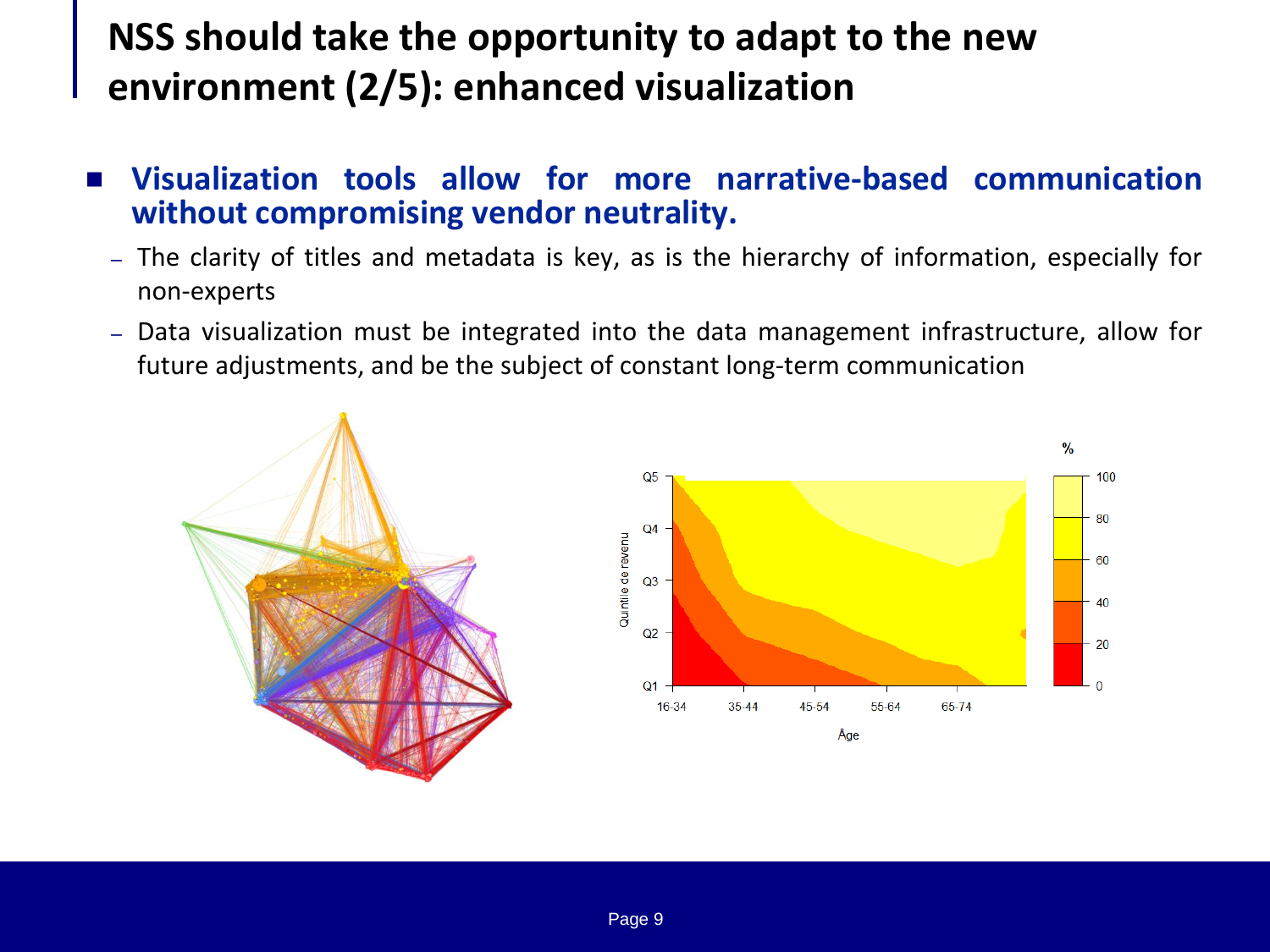### **NSS should take the opportunity to adapt to the new environment (3/5): data sharing and Data Lake**

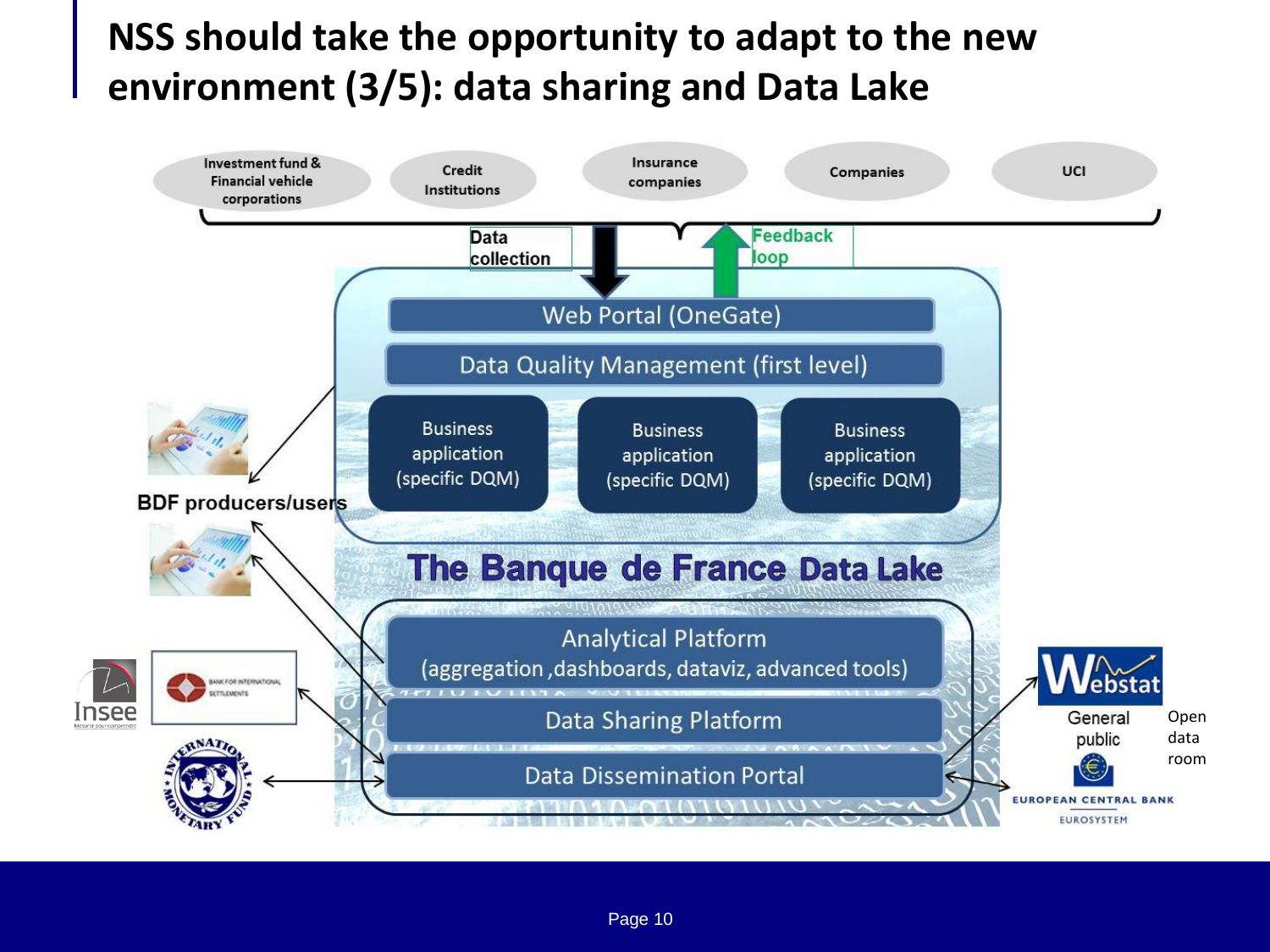### **NSS should take the opportunity to adapt to the new environment (4/5): the Data Lake analytical platform**

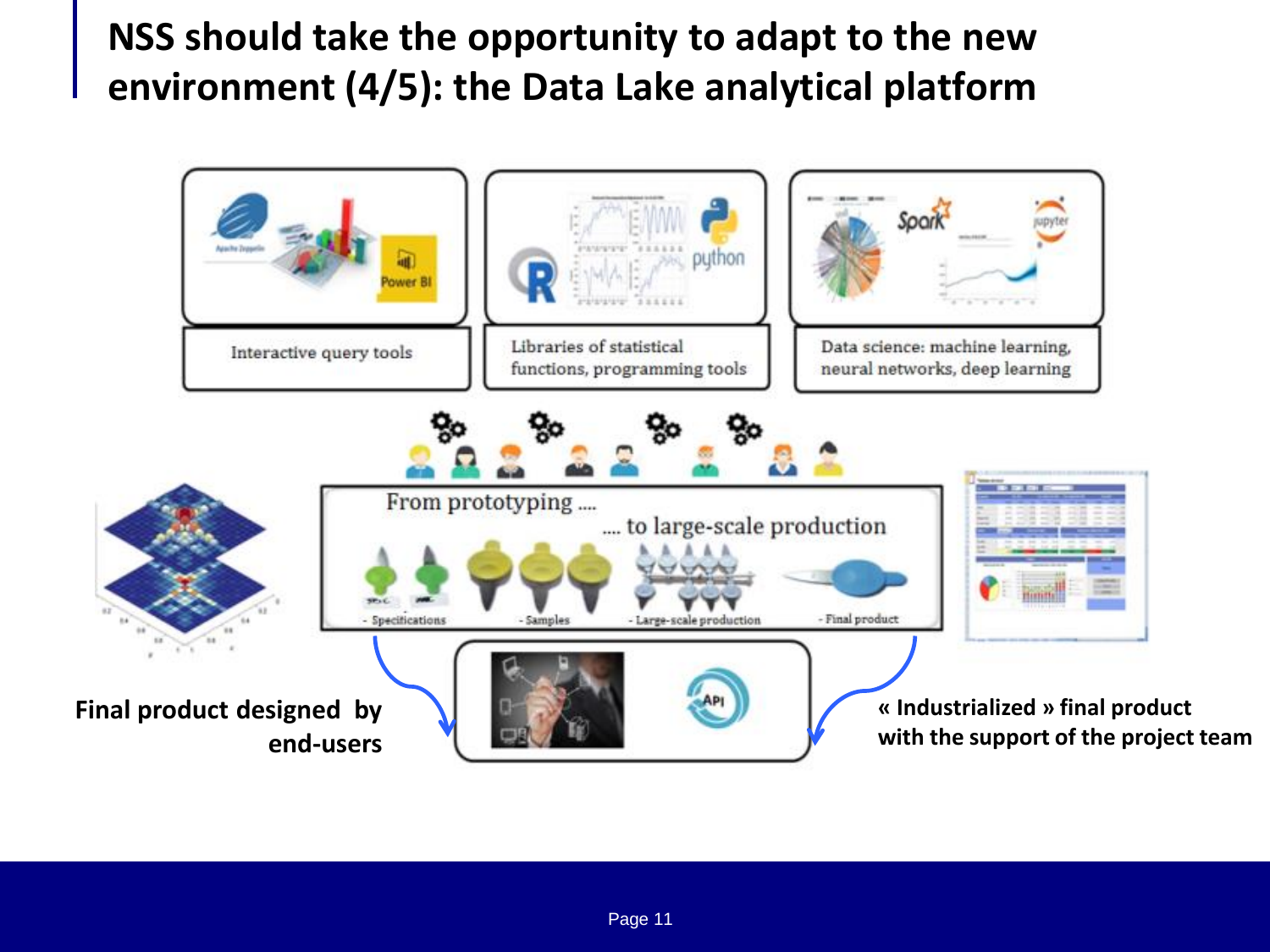### **NSS should take the opportunity to adapt to the new environment (5/5): data reliability**

- **Public authorities are at the heart of data sharing, as they both analyze and compute the data.**
	- They are all the more at the forefront of data making than they release data of a very important and specific type
	- Official statistics are not necessarily more frequent than those released by private providers
	- Official statistics are not necessarily broader or more detailed
- **Official statistics are reliable.**
- **Public authorities play a major role in data sharing: their responsibility is to release and open access to data of high quality that people can trust.**